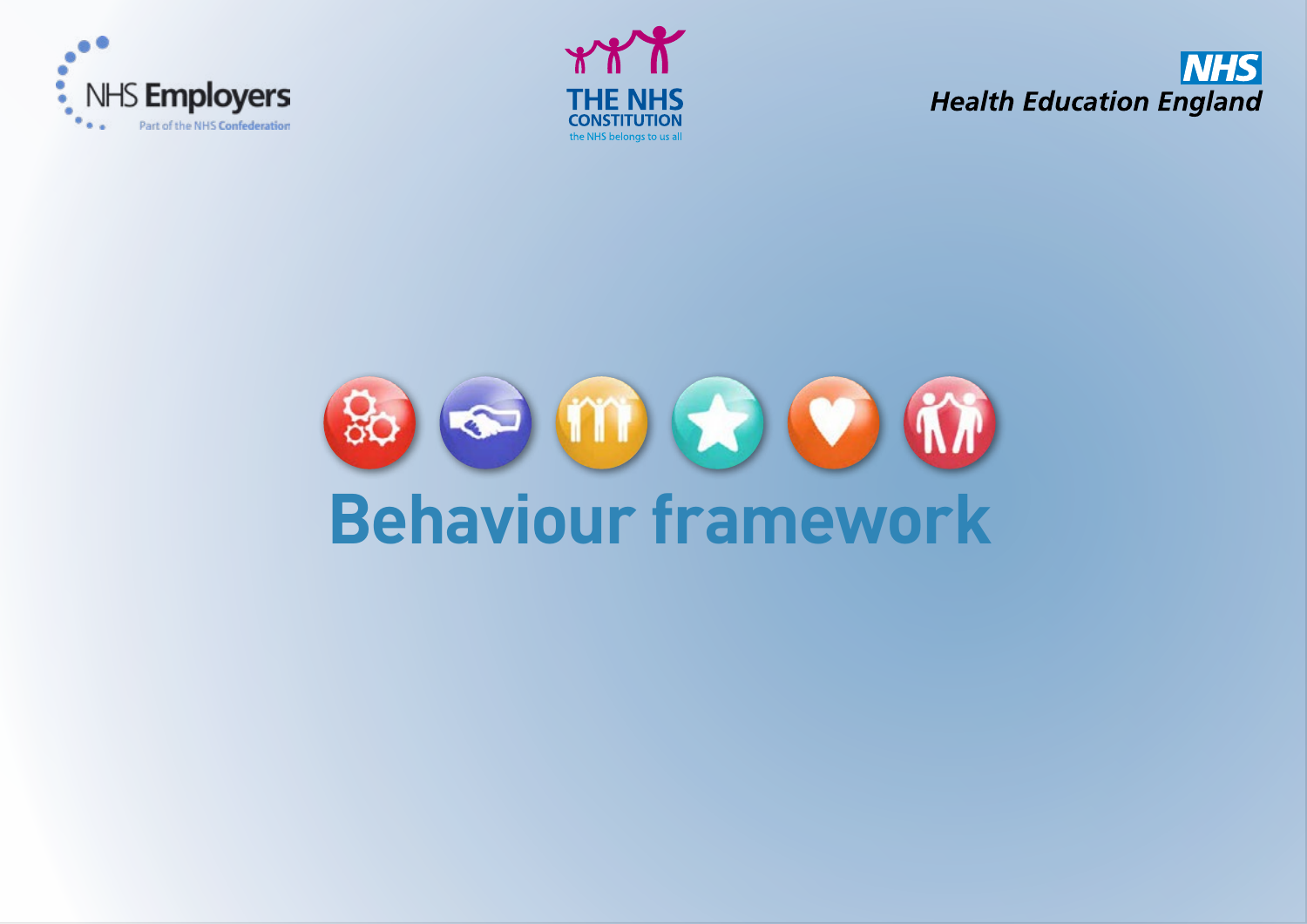# **Values in the NHS Constitution**

### **WORKING TOGETHER FOR PATIENTS RESPECT & DIGNITY**

#### **What we expect to see**

- Courage to speak up and escalate concerns appropriately
- Patient involvement and understanding of the care pathway
- Respect for colleagues
- Honesty when things go wrong
- Involvement of patients and families in care provision
- Ownership and accountability
- Effective and clear communication
- Consulting others in decision making
- Awareness of cultural needs
- Including patients in decision making
- Actively listening to patients' feedback
- Acknowledgement of mistakes
- Working as part of a team to support others and improve service provision
- Working together across teams and departments
- Selflessness
- Challenging of inappropriate behaviour
- Taking responsibility
- Sharing of knowledge and new ideas
- Identifying mistakes and learning from them
- Making constructive challenges
- Being open to challenge from others
- Not placing blame on others

#### **What we do not expect to see**

- Allowing feelings to impact on how you behave towards patients and colleagues
- Patients having limited involvement with care and clinical decisions
- Lack of compassion and empathy
- Being uninterested
- Silo working
- Blaming others
- Putting individual agendas before patients/colleagues/teams
- Making decisions for patients
- Ignoring/ covering up mistakes
- Excluding patients and families
- Being disengaged
- Patients being ignored/spoken over
- Dismissing others' opinions
- Making decisions that disregard patients' views
- Lack of awareness
- Isolating groups
- Not asking for help/advice

## **What we expect to see**

- Use of appropriate language
- Respect for differences
- Keeping promises
- Transparency and honesty in care and delivery
- Respect towards colleagues and patients
- Being welcoming and friendly
- Listening to patients, family and colleagues
- Honesty and openness
- Empathy
- Consulting with individuals
- Cultural awareness
- Treating others as they wish to be treated
- Acknowledgement of good behaviour
- Listening and turning that into action
- Support of patients' expectations
- Seeing things from another person's perspective

# **What we do not expect to see**

- Inappropriate/offensive language
- Making promises you can't keep
- Lack of communication
- Disrespectful behaviour
- Bullying or harassment
- Patients/families/colleagues being ignored or treated unfairly
- Individual needs not being met
- Rude behaviour
- Patronising behaviour
- Discrimination
- Not listening
- Talking about people as if they're not there
- Patients being treated as inferior or incapable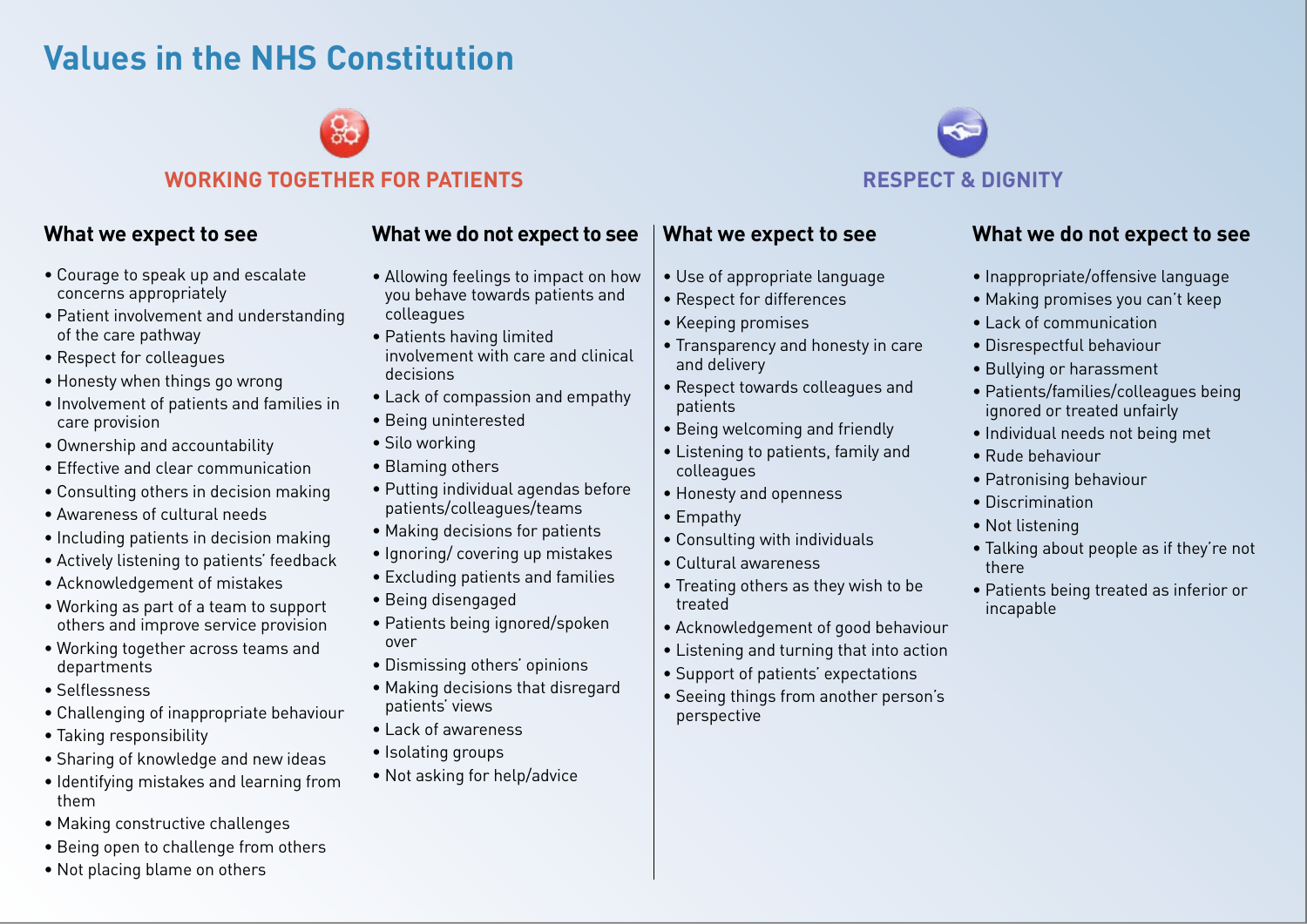# **Values in the NHS Constitution**

#### **What we expect to see**

- Taking time to listen
- Taking time to understand
- Appropriate, efficient and effective use of resources
- Accountability
- Encouraging everybody to have a voice
- Saying hello and introducing yourself
- Saying thank you
- Acknowledgement of efforts and successes
- Seeking out of feedback
- Encouragement of ideas
- Appreciation that this may be a new experience for the patient –not treating them as routine
- Fairness, inclusivity and resourcefulness
- Making sure family and carers are involved in decisions
- Patient-centred care
- Appreciation that everybody counts regardless of age, race and ethnicity
- Everyone making a difference to patient care
- Sharing feedback with others
- Celebrating of colleagues' success
- Proactively seeking out and supporting patients/staff who find it difficult to voice their needs
- Sharing learning
- Positive reinforcements
- Valuing everyone's differences

## **What we do not expect to see**

- Discrimination
- Ignoring of colleagues
- Ignoring of patient/family needs
- Lack of engagement with patients/ staff who may find it difficult/ uncomfortable to speak out
- A one size fits all approach
- Working in a silo
- Unwillingness to change
- Disregarding others' opinions

**EVERYONE COUNTS COMMITMENT TO QUALITY OF CARE**

### **What we expect to see**

- Taking personal responsibility for your actions
- Recognition of your own limitations
- Continued learning to make constant improvements
- Using mistakes as learning opportunities
- Taking the initiative to act and not leaving it to others
- Encouragement of and response to feedback
- Sharing of ideas for improvement
- Ensuring patients have a voice
- Observing processes e.g. quality, checklists, whistleblowing
- Clear accountability
- Continuous reviewing of practices
- Ability to work across boundaries
- Encouragement of excellence
- Openness to improvement and change
- Working to the best of your ability
- Asking questions in order to understand
- Having the confidence to challenge/ speak up

### **What we do not expect to see**

- Aversion to change and complacency in service delivery
- Blaming of others
- Acceptance of poor practice
- Negative patient experience
- Complaints
- Taking of short cuts
- Poor attitude
- Ignorance
- Turning a blind eye
- Focus on quantity rather than quality
- Not reporting of/raising concerns
- Negative attitude
- No accountability